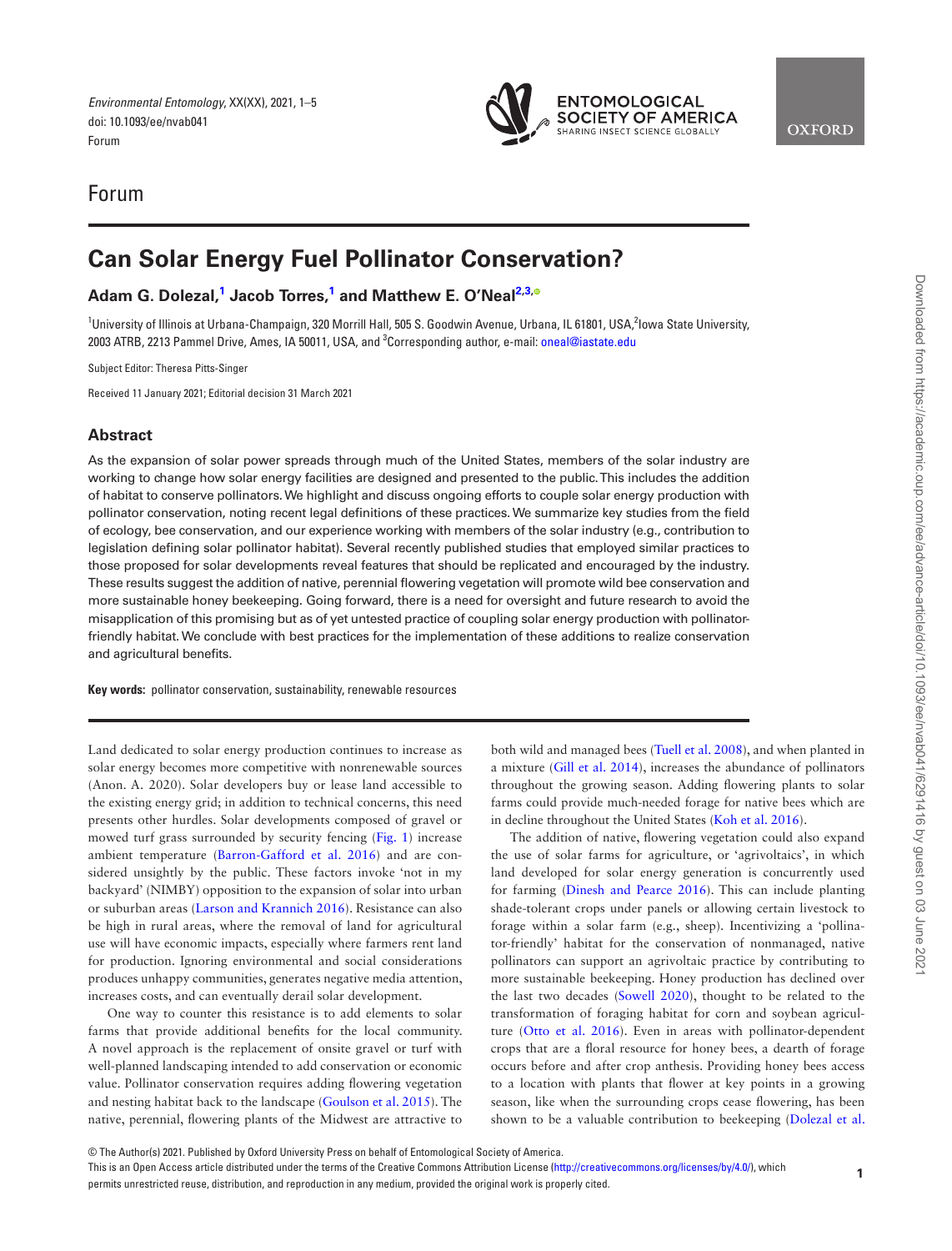

Fig. 1. Top left: a conventional solar farm with gravel substrate (Anon 2020). Bottom: mature pollinator-friendly solar farm. Top: solar farm with a honey bee apiary (photo credit, Dennis Schroeder, National Renewable Energy Laboratory).

<span id="page-1-0"></span>[2019](#page-4-9)). Expanding the definition of agrivoltiacs to include beekeeping would add a form of agriculture that produces a product (honey) that reveals the quantifiable benefits of the flowering plants. While some small solar establishments may not provide sufficient flowering resources to significantly affect honey production, others are seeing implementation at a very large scale. For example, the Aurora Solar farm in Minnesota spans over 1000 acres (Swinterton Renewable Energy 2021), and 15 developments of at least this size are currently planned or in progress in Indiana ([Weaver 2021](#page-4-10)). In addition to increased honey production, diverse sources of pollen have been shown to improve the response of honey bees to pathogens (DiPasquale et al. 2013, [Dolezal et al. 2019\)](#page-4-9), and could help reduce colony losses and thus improve profitability and sustainability.

Adding pollinator habitat can appeal to communities that value conservation or agricultural production. These two activities may be in conflict, with growing evidence revealing that wild pollinators and managed honey bee hives compete for resources and share pathogens [\(Mallinger et al. 2017\)](#page-4-11). We have recently observed this in Iowa prairies, where honey bee viruses are frequently found across many bee species [\(Dolezal et al. 2016](#page-4-11)), and an increase in viral infections occurred in *Bombus* spp. when managed honey bees were present ([Pritchard et al. 2021](#page-4-12)). To what extent this may occur at a solar farm is unclear, especially when the surrounding landscape no longer offers flowering resources. Ultimately, the risk of this interaction should be considered by the project managers and the local community. The decision to use a solar farm for wild bee conservation or apiculture will likely vary by site and the local community's needs. If conservation is a goal, the potential costs to wild pollinators could be minimized by limiting access to managed honey bees. Regardless of which pollinators benefit, the cost of this habitat is a small portion of the overall solar development budget with benefits that may affect energy production. The vegetation may improve solar efficiency ([Barron-Gafford et al. 2016\)](#page-4-0) by reducing the ambient air temperature under solar panels.

While the addition of flowering plants is an intuitive approach for pollinator conservation and has been adopted by some solar farms ([Fig. 1\)](#page-1-0), we lack empirical evidence of the impact these farms may have on pollinator diversity, abundance, and honey bee productivity. Despite this deficiency, we discuss several examples where habitat was added back into agricultural landscapes, resulting in a positive response by wild pollinators and honey bees. We recommend that the shared basic principles of these success stories be adopted by the solar industry, noting key aspects for future investigations to ensure the anticipated improvements of linking solar farms to pollinator conservation are realized.

Can solar energy increase land for pollinator conservation? Research-based recommendations for achieving conservation goals within working landscapes indicate a need for restoring a significant area with communities of native plants. However, transforming privately-owned land from agricultural production to conservation is challenging as landowners require compensation to justify this conversion. Federal conservation initiatives, like the USDA Conservation Reserve Program (CRP), provide economic incentives for this transformation, but are publicly funded and with goals that are broader than pollinator conservation. The CRP program is comprised of many different conservation practice (CP) programs, including native grasses (CP2), shallow water for wildlife (CP9), contour grass strips (CP15), filter strips (CP21), wetlands (CP30), and various tree plantings (e.g., CP3) ([U.S. Department of](#page-4-13) [Agriculture \(B\) et al. 2021\)](#page-4-13). While several of these may provide resources and habitat for pollinators, and at least one (prairie strips, CP43) has been confirmed to increase pollinator abundance and diversity (Schulte Moore et al. 2017, [Kordbacheh et al. 2020\)](#page-4-14), only CP42 ('Pollinator Habitat Planting') is explicitly designed for pollinator conservation. As of 2020, CP42 made up only around 2% of all CRP land (505,395 acres from a total of 21,950,920 acres) [\(U.S.](#page-4-13) [Department of Agriculture \(C\) et al. 2021](#page-4-13)). While land enrolled in CRP peaked in 2006 at 36 million acres, it has fallen to just under 22 million acres as of 2020 [\(U.S. Department of Agriculture \(A\)](#page-4-13) [et al. 2021\)](#page-4-13). This reduction has been linked to increases in corn cultivation driven by previous incentives to support renewable fuel production (i.e., ethanol; [Hart 2015](#page-4-15), [Otto et al. 2016\)](#page-4-8). Therefore, there is a critical need for other mechanisms to facilitate conservation practices.

With many states experiencing expansions in the acreage covered by solar facilities, these have the potential to rival and exceed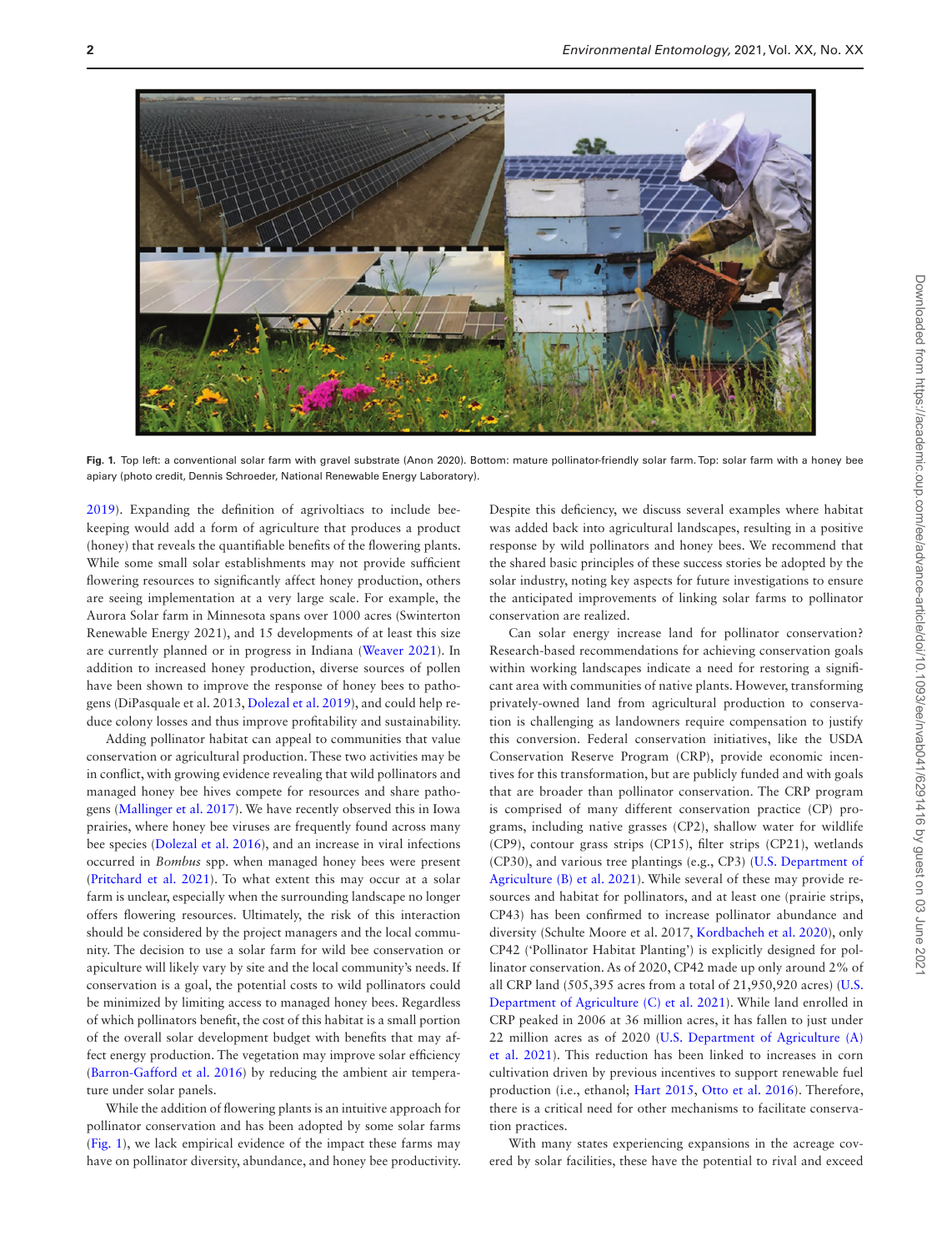the amount of pollinator habitat added by CP42. Currently, Indiana has at least 15 planned solar energy farms in development, each projected to cover >1000 acres. One of these is planned to cover approximately 4500 acres ([Weaver 2021](#page-4-10)); if planted with pollinator habitat, this one development will provide almost as much habitat specifically for pollinators as the entire state's CP42 enrollment, which is at 5309 acres as of 2020. In Minnesota, the North Star Solar project is already in place, covering approximately 1000 acres with on-site pollinator habitat [\(Swinerton Renewable Energy](#page-4-16) [2021\)](#page-4-16). This site alone covers more than 6.5% of all CP42 plantings in Minnesota for 2020 (14,982 acres). Thus, if even a fraction of the land allotted to future developments can be planted with effective pollinator habitat, these contributions could be substantial.

Habitat enrolled in CRP is valuable for pollinators, but when commodity prices increase and crop production becomes more profitable, the 10–15 yr contracts that support these practices can be broken or not renewed [\(Secchi et al. 2010\)](#page-4-17). Solar developers, on the other hand, follow other energy producers ([Ziegler et al. 2018](#page-4-18)) using private capital to lease land through long-term contracts with landowners. This compensation can exceed that provided by public initiatives (on a per-acre basis), representing an attractive pathway to privately-funded land conversion. To what extent solar farms will add to publically-funded attempts to conserve pollinators is not clear, as there is the potential to replace land in CRP with future solar developments. If solar farms are placed within land currently enrolled in CRP, there is the risk that there could be a net loss in habitat for pollinators. We recommend that pollinator-friendly solar farms not be a replacement for CRP but rather a supplement to increase the amount of land available for conservation.

While solar energy is rapidly expanding (Wintle et al. 2019), land dedicated to these developments will remain small relative to commodity crops (e.g., corn, soybean – each projected to be planted on more than 90 million acres of the United States in 2021 [\[U.S.](#page-4-13) [Department of Agriculture \(D\) et al. 2021](#page-4-13)]). Can small pollinator habitat enhancements scattered through a matrix dominated by agriculture make a meaningful contribution? An inference drawn from island biogeography theory is that a single large area will provide greater conservation value than several smaller areas ([Diamond](#page-4-20) [1975\)](#page-4-20). However, a recent synthesis of literature spanning four continents revealed unexpected value to plant and animal conservation in preserving or restoring small (1 ha) patches of native habitat when surrounded by cleared or degraded areas ([Wintle et al. 2019\)](#page-4-19). This provides quantitative support that the thoughtful development of small patches of habitat, especially in regions committed to agriculture where little native habitat remains, can attain conservation goals. While the impacts of pollinator-friendly solar farms are still unknown, predictions can be made by evaluating similarly-sized habitats containing native, perennial flowering vegetation within agricultural landscapes.

*Achieving pollinator conservation through re-integration of native vegetation: Lessons from the Heartland*. Recognition that pollinators suffer from nutritional deprivation and habitat restriction has led researchers, government agencies, and non-governmental organizations to encourage the re-introduction of floral resources into disturbed landscapes. Focusing on native species can reverse declines in plant communities, reestablishing co-evolved relationships with native pollinators while providing additional ecosystem services ([Isaacs](#page-4-21) [et al. 2009\)](#page-4-21). For example, the tallgrass prairie ecosystem once covered the U.S. Midwest, but conservation efforts in this region are focusing on re-integration within agricultural landscapes, leading to increased pollinator abundance and diversity. Small patches (0.5–2 ha) of flowering perennial plants increased pollinator abundance and

diversity while also improving yields of adjacent blueberries, a valuable pollinator-dependent crop ([Isaacs and Kirk 2010\)](#page-4-22); solar-based habitat is predicted to add to these effects ([Walston et al. 2018\)](#page-4-23). Larger patches (2–4 ha) have also been integrated within commercially managed corn and soybean fields through the 'Science-based Trials of Row-crops Integrated with Prairie Strips' (STRIPS) project in Iowa. Despite the close proximity to conventional herbicide and insecticide use, prairie strips increased pollinator abundance and diversity ([Kordbacheh et al. 2020](#page-4-14)) These prairie strips increased plant biodiversity with the addition of 55 blooming forb species within conventional commercial farms, helping to realize multiple conservation goals. Outside of the Midwest, other native habitats (i.e., hedgerows) added to geographic areas also conserve beneficial insects [\(Grass et al. 2019\)](#page-4-24), and could be considered if they fit the constraints of solar development infrastructure. The successes achieved by these case studies can be replicated within solar farms if the habitat under and around the solar panels is embedded with native, perennial flowering species appropriate for the location.

However, concerns have been raised about the value of pollinator habitat in agricultural landscapes due to the potential for nontarget pesticide exposure. The use of pesticides within the adjacent crop may negatively impact bees foraging on these resources ([Mogren and](#page-4-25) [Lundgren 2016\)](#page-4-25). Solar facilities have little or no use for insecticide applications, though herbicides may be used to aid habitat establishment and reduce weed pressure. Further, most state scorecards specifically deduct points for insecticide use. While solar developments may include other aspects that negatively affect habitat use, their potential as a refuge from insecticides could be of extra value. Future work will be necessary to see if and how much reduction in insecticide exposure occurs when these facilities are available to pollinators.

If solar developments implement these habitat features into areas where intensive agriculture is practiced, they could provide important connections with existing conservation practices. Established solar farms could be a valuable addition to existing practices supported by CRP, like prairie strips (CP43), pollinator habitat (CP42), and nongovernmental organization efforts to conserve pollinators and Monarch butterflies. By actively modifying the habitat within and around solar farms, this addition to the landscape could be part of a larger plan to improve habitat availability through a mixture of public and private funding, i.e., as part of a land-sharing approach that fills gaps and improves connectivity ([Grass et al. 2019](#page-4-24)).

What are the administrative challenges? Currently, some US states administer the definition of solar pollinator habitat through a 'scorecard' system providing defined standards [\(Fig. 2,](#page-3-0) Box A). This approach 'scores' habitat contributions, giving points for increasingly ideal characteristics, and with enough points, earning a development a 'pollinator friendly' designation. In some states, this terminology has been encoded into law, requiring scorecard content oversight from a third party, e.g., a state university or department (e.g., Illinois [Anon. B. 2020]). Rather than prescribing specific seed mixes and habitat plans, this approach allows developers and landscapers flexibility to choose plants and arrangements appropriate for a site's unique growing conditions. This flexibility can ensure that habitat enhancements are compatible with the realities of the solar array itself (e.g., shade vs. sun, soil conditions).

Once a solar farm is built and efforts made to establish the habitat outlined in the scorecard, success will require postestablishment evaluation. Many of the plants suggested for pollinator conservation [\(Tuell et al. 2008](#page-4-3)) often require years before significant above-ground biomass and flowers are produced.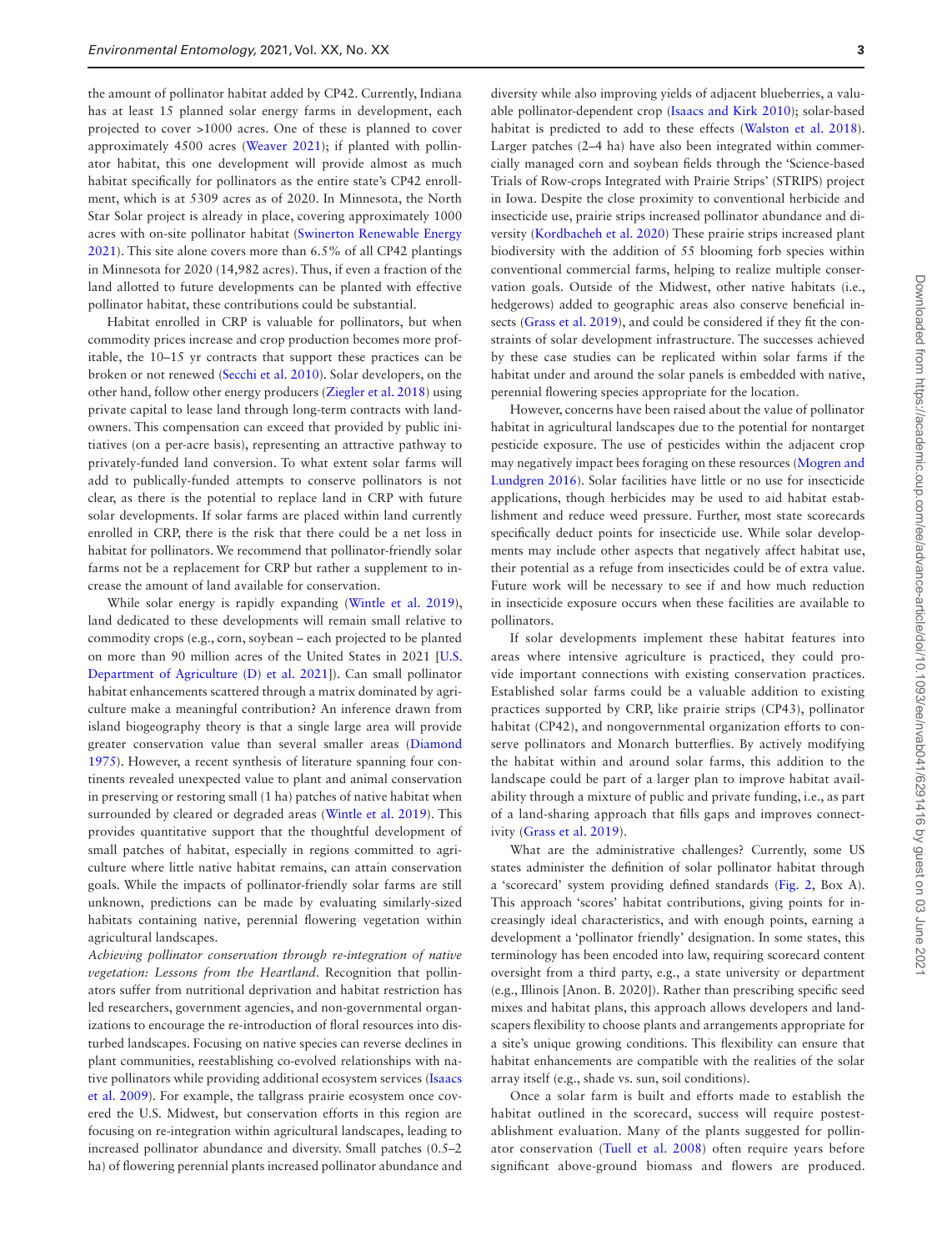

components.

- <span id="page-3-0"></span>9 Site planning and management. 10. Insecticide risk within the site and
	- in the adjacent landscape.



**Fig. 2. A)** This outline highlights categories noted in the Illinois pollinator scorecard to determine whether a solar site can be legally defined as 'pollinatorfriendly'. Each state has different points allotted to different categories based on stakeholder input, and point values can, and should, be reevaluated as new data become available. Solar developments include land both under solar panels and in the area surrounding them, each with different constraints. The diversity of plants are evaluated in the 'solar array' 1) and 'buffer/perimeter' areas (2–4). Plants chosen for cultivation under panels are limited due to height and shade restrictions; thus, plants are judged primarily on diversity and coverage with the understanding that nonnatives may be needed. The buffer/perimeter, however, has fewer restrictions, so the scorecard incentivizes natives. For the whole site, coverage by flowers (5), flower availability throughout the growing season (6), proper site preparation, e.g., weed control (7), availability of other benefits, like nesting habitat for wild bees and water sources (8), proper site and administration planning (9), and insecticide use restrictions (10) are evaluated. **B)** Artistic rendering of a solar development in an agricultural landscape; colors denote different components of the land referred to by the scorecard.

Cultivation of these native plants may require management to ensure that competition with annual, nonnative plants (i.e., weeds) is suppressed. A best practice for confirming that the policy produces the desired outcome may require a third party to certify that the desired score has been achieved. In Illinois, for example, developers must complete a 'planning' scorecard, followed by an evaluation of habitat establishment after 3 yr and a follow-up evaluation every 5 yr thereafter ([Illinois Department of Natural](#page-4-26) [Resources 2021\)](#page-4-26). The most rigorous approach, however, would require these progressive evaluations to be performed by independent, certified third parties, an approach that currently faces logistical hurdles. To make the most lasting impact, however, these evaluations will be critical.

While habitat within a solar farm is appealing on the surface, the real-world application will take rigor to achieve a meaningful impact. Beyond the initial 'score' assigned to development, local involvement will be critical for success, especially since the definition of success may vary by community. For example, concerns about competition between native bees and managed honey bees (and thus benefits to conservation or agriculture) could be addressed at a local level, with stakeholder input determining access to beekeepers. Perhaps most importantly, installation of perennial plant communities does not occur instantly as the many native perennials require years to successfully establish. A maintenance plan is critical to ensure the habitat is not degraded by invasive weeds. Ideally, those responsible for the score-card policy should include timelines for re-assessment to ensure if the habitat goals were achieved and continue through the lifetime of the solar farm.

## **Conclusions**

Energy policies influence land use and biodiversity ([Konadu et al.](#page-4-27) [2015\)](#page-4-27); for example, incentives for biofuel production drove conversion of CRP land to crop production, removing floral resources and reducing insect-derived ecosystem services [\(Landis et al. 2008\)](#page-4-28) and significantly reducing resources for pollinators ([Otto et al. 2016\)](#page-4-8). If energy policies can drive habitat loss, could new policies ameliorate or reverse these effects? The continuing surge in solar energy development could support the implementation of pollinator conservation on privately-owned land, helping address a nationally recognized need. For this practice to provide tangible results, cooperation between policymakers, researchers, and industry stakeholders is critical to producing recommendations or requirements that benefit pollinators while remaining realistic within the framework of utility-scale solar developments. If pollinator habitat improves public perceptions of these facilities by tapping into widespread interest in pollinator health, without rigorous implementation, assessment, and independent oversight, these efforts could be seen as little more than a form of 'greenwashing' that touts benefits to pollinators without providing them.

### **Acknowledgments**

Earlier versions of this manuscript were improved with reviews by Ashley St. Clair, Kelly Dolezal, Lisa Schulte-Moore, John Tyndall, and Lauren Lynch. This research supported by the Foundation for Food and Agriculture Research, Grant ID: 549025. This article is a product of the Iowa Agriculture and Home Economics Experiment Station, Ames, IA